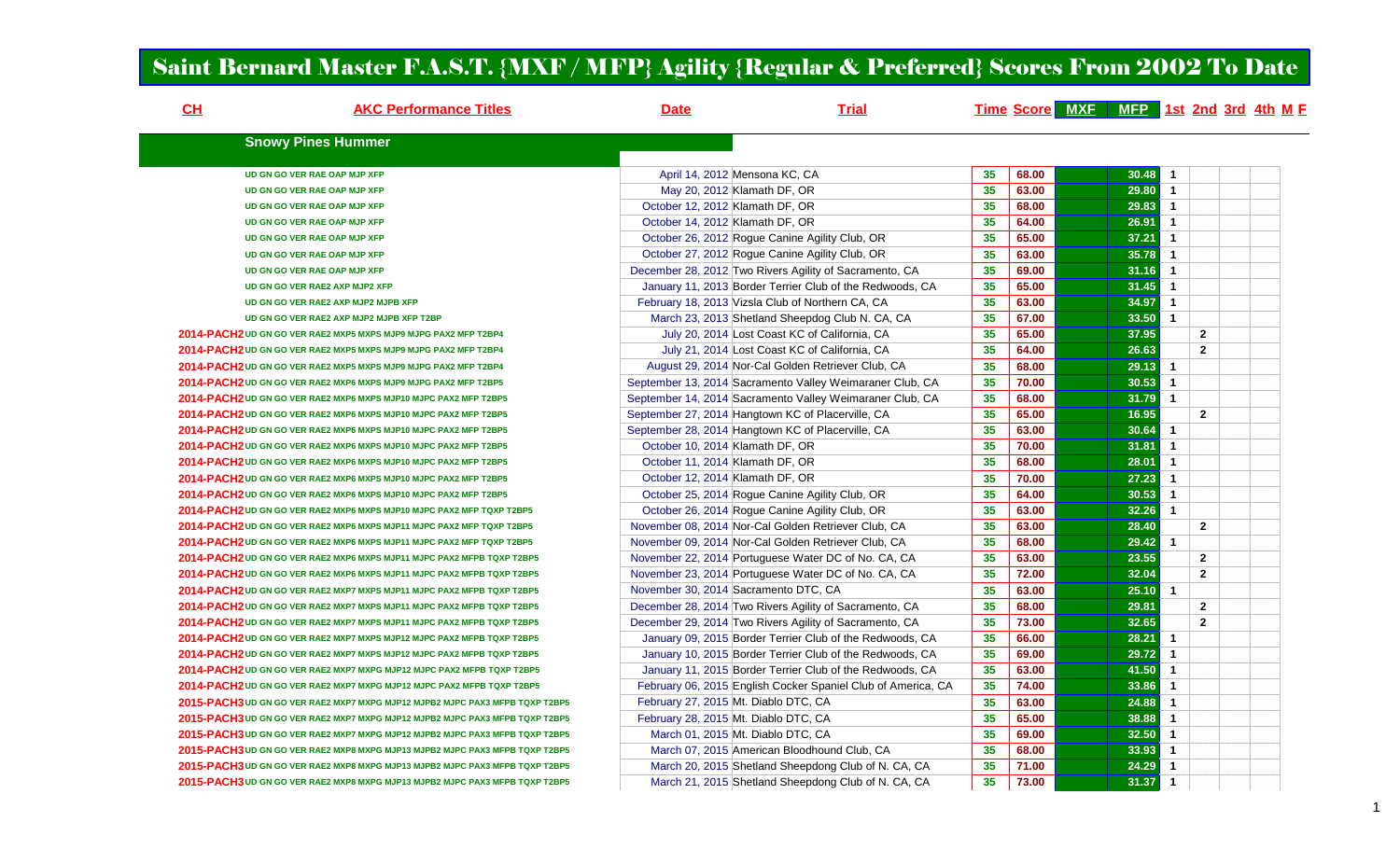## **AKC Performance Titles Date Trial Time Score MXF MFP 1st 2nd 3rd 4th <sup>M</sup> <sup>F</sup>**

| 2015-PACH3 UD GN GO VER RAE2 MXP8 MXPG MJP13 MJPB2 MJPC PAX3 MFPB TQXP T2BP5                                                 | March 22, 2015 Shetland Sheepdong Club of N. CA, CA                                                                      | 35              | 73.00          |            | 32.41                     | $\mathbf{1}$         |                |             |
|------------------------------------------------------------------------------------------------------------------------------|--------------------------------------------------------------------------------------------------------------------------|-----------------|----------------|------------|---------------------------|----------------------|----------------|-------------|
| 2015-PACH3 UD GN GO VER RAE2 MXP8 MXPG MJP13 MJPB2 MJPC PAX3 MFPB TQXP T2BP5                                                 | April 10, 2015 Mensona KC, CA                                                                                            | 35              | 72.00          |            | 29.01                     | $\overline{1}$       |                |             |
| 2015-PACH3 UD GN GO VER RAE2 MXP8 MXPG MJP13 MJPB2 MJPC PAX3 MFPB TQXP T2BP5                                                 | April 12, 2015 Mensona KC, CA                                                                                            | 35              | 69.00          |            | $27.37$ 1                 |                      |                |             |
| 2015-PACH3 UD GN GO VER RAE2 MXP8 MXPG MJP13 MJPB2 MJPC PAX3 MFPB TQXP T2BP5                                                 | April 17, 2015 Northern California Bearded Collie, CA                                                                    | 35              | 68.00          |            | 29.50                     | $\overline{1}$       |                |             |
| 2015-PACH3 UD GN GO VER RAE2 MXP8 MXPG MJP13 MJPB2 MJPC PAX3 MFPB TQXP T2BP5                                                 | April 24, 2015 Minature Bull Terrier Club of America, CA                                                                 | 35              | 76.00          |            | 31.33                     | $\blacktriangleleft$ |                |             |
| 2015-PACH3 UD GN GO VER RAE2 MXP8 MXPG MJP13 MJPB2 MJPC PAX3 MFPB TQXP T2BP5                                                 | April 25, 2015 Minature Bull Terrier Club of America, CA                                                                 | 35              | 79.00          |            | 35.46                     | $\overline{1}$       |                |             |
| 2015-PACH3 UD GN GO VER RAE2 MXP8 MXPG MJP13 MJPB2 MJPC PAX3 MFPB TQXP T2BP5                                                 | May 15, 2015 Kalamath DF, OR                                                                                             | 35              | 66.00          |            | 36.73                     | $\overline{1}$       |                |             |
| 2015-PACH3 UD GN GO VER RAE2 MXP8 MXPG MJP13 MJPB2 MJPC PAX3 MFPB TQXP T2BP5                                                 | May 16, 2015 Kalamath DF, OR                                                                                             | 35              | 63.00          |            | 27.51                     | $\mathbf{1}$         |                |             |
| 2015-PACH3 UD GN GO VER RAE2 MXP8 MXPG MJP14 MJPB2 MJPC PAX3 MFPB TQXP T2BP5                                                 | May 17, 2015 Kalamath DF, OR                                                                                             | 35              | 70.00          |            | 23.56                     | $\mathbf{1}$         |                |             |
| 2015-PACH3 UD GN GO VER RAE2 MXP8 MXPG MJP14 MJPB2 MJPC PAX3 MFPB TQXP T2BP5                                                 | October 29, 2015 Rogue Canine Agility Club, OR                                                                           | 35              | 68.00          |            | 28.64                     | $\blacktriangleleft$ |                |             |
| 2015-PACH3 UD GN GO VER RAE2 MXP8 MXPG MJP14 MJPB2 MJPC PAX3 MFPS TQXP T2BP5                                                 | October 30, 2015 Rogue Canine Agility Club, OR                                                                           | 35              | 66.00          |            | 34.77                     | $\overline{1}$       |                |             |
| 2015-PACH3 UD GN GO VER RAE2 MXP9 MXPG MJP14 MJPB2 MJPC PAX3 MFPS TQXP T2BP5                                                 | October 31, 2015 Rogue Canine Agility Club, OR                                                                           | 35              | 69.00          |            | 29.80                     | $\mathbf{1}$         |                |             |
| 2015-PACH3 UD GN GO VER RAE2 MXP9 MXPG MJP14 MJPB2 MJPC PAX3 MFPS TQXP T2BP5                                                 | November 28, 2015 Sacramento DTC, CA                                                                                     | 35              | 69.00          |            | 29.33                     |                      | $\mathbf{2}$   |             |
| 2015-PACH3 UD GN GO VER RAE2 MXP9 MXPG MJP15 MJPB2 MJPC PAX3 MFPS TQXP T2BP5                                                 | November 29, 2015 Sacramento DTC, CA                                                                                     | 35              | 69.00          |            | 29.47                     | $\blacktriangleleft$ |                |             |
| 2015-PACH3 UD GN GO VER RAE2 MXP9 MXPG MJP15 MJPB2 MJPC PAX3 MFPS TQXP T2BP5                                                 | December 27, 2015 Two Rivers Agility of Sacramento, CA                                                                   | 35              | 68.00          |            | 31.32                     | $\mathbf{1}$         |                |             |
| 2015-PACH3 UD GN GO VER RAE2 MXP10 MXPC MJP16 MJPB2 MJPC PAX3 MFPS TQXP T2BP6                                                | January 31, 2016 Mensona KC, CA                                                                                          | 35              | 73.00          |            | 36.84                     | $\mathbf{1}$         |                |             |
| 2016-PACH4 UD GN GO VER RAE2 MXP10 MXPC MJP16 MJPB2 MJPC PAX4 MFPS TQXP T2BP6                                                | February 20, 2016 Puli Club of America, CA                                                                               | 35              | 63.00          |            | 30.51                     | $\mathbf{1}$         |                |             |
| 2016-PACH4 UD GN GO VER RAE2 MXP10 MXPC MJP16 MJPB2 MJPC PAX4 MFPS TQXP T2BP6                                                | October 15, 2016 Klamath DF, OR                                                                                          | 35              | 60.00          |            | 24.25                     | $\overline{1}$       |                |             |
|                                                                                                                              | October 16, 2016 Klamath DF, OR                                                                                          | 35              | 64.00          |            | 25.19                     | $\overline{1}$       |                |             |
| 2016-PACH4 UD GN GO VER RAE2 MXP10 MXPC MJP16 MJPB2 MJPC PAX4 MFPS TQXP T2BP6                                                |                                                                                                                          |                 |                |            |                           |                      |                |             |
|                                                                                                                              |                                                                                                                          |                 |                |            |                           |                      |                |             |
| 2016-PACH4 UD GN GO VER RAE2 MXP10 MXPC MJP16 MJPB2 MJPC PAX4 MFPS TQXP T2BP6<br><b>Summary</b><br><b>Snowy Pines Tundra</b> | November 27, 2016 Portuguese Water DC of No. CA, CA<br>59                                                                | 35              | 60.00<br>67.27 | <b>ERR</b> | $31.95$ 1<br>30.50 50 9 0 |                      |                | $\mathbf 0$ |
|                                                                                                                              |                                                                                                                          |                 |                |            |                           |                      |                |             |
| CDX GN RE MXP3 MXPB AJP XFP                                                                                                  | November 29, 2015 Sacramento DTC, CA                                                                                     | 35              | 63.00          |            | 37.79                     |                      | $\mathbf{2}$   |             |
| CDX GN RE MXP3 MXPB AJP XFP                                                                                                  | December 12, 2015 Two Rivers Agility of Sacramento, CA                                                                   | 35              | 65.00          |            | $31.33$ 1                 |                      |                |             |
| CDX GN RE MXP3 MXPB AJP XFP                                                                                                  | January 31, 2016 Mensona KC, CA                                                                                          | 35              | 61.00          |            | 36.63                     | $\mathbf{1}$         |                |             |
| CDX GN RE MXP3 MXPB AJP XFP                                                                                                  | February 20, 2016 Puli Club of America, CA                                                                               | 35              | 60.00          |            | 37.51                     |                      | $\mathbf{2}$   |             |
| <b>Summary</b>                                                                                                               | 4                                                                                                                        |                 | 62.25          | <b>ERR</b> | 35.82 2 2 0               |                      |                | $\mathbf 0$ |
| <b>Swissmiss Shayna Snowflake</b>                                                                                            |                                                                                                                          |                 |                |            |                           |                      |                |             |
| BN RE OAP NJP XFP SIN SEN CGCA TKA                                                                                           | October 24, 2020 Lorain County KC, OH                                                                                    | 35 <sub>5</sub> | 64.00          |            | $23.76$ 1                 |                      |                |             |
| BN RE OAP NJP XFP SIN SEN CGCA TKA                                                                                           | January 09, 2021 Irish Setter Club of Ohio, OH                                                                           | 35              | 61.00          |            | 37.00                     |                      | $\overline{2}$ |             |
| CD BN RM RAE OAP NJP XFP SIN SEN CGCA TKA                                                                                    | February 04, 2021 Cuyahoga Valley Golden Retriever, OH                                                                   | 35              | 71.00          |            | $22.79$ 1                 |                      |                |             |
| CD BN RM RAE OAP NJP XFP SIN SEN CGCA TKA                                                                                    | March 27, 2021 National Beagle Club, OH                                                                                  | 35              | 67.00          |            | 34.22                     | $\overline{1}$       |                |             |
| CD BN RM RAE OAP NJP XFP SIN SEN CGCA TKA                                                                                    | March 28, 2021 National Beagle Club, OH                                                                                  | 35              | 61.00          |            | 30.86                     | $\overline{1}$       |                |             |
| CD BN RM RAE OAP NJP XFP SIN SEN CGCA TKA                                                                                    | June 05, 2021 Cleveland All-Breed TC, OH                                                                                 | 35              | 71.00          |            | 25.46                     | $\overline{1}$       |                |             |
| CD BN RM RAE OAP NJP XFP SIN SEN CGCA TKA                                                                                    | June 12, 2021 Clumber Spaniel Club of America, OH                                                                        | 35              | 73.00          |            | 20.66                     | $\overline{1}$       |                |             |
| CD BN RM RAE OAP NJP XFP SIN SEN CGCA TKA                                                                                    |                                                                                                                          | 35              | 69.00          |            | 36.13                     | $\blacktriangleleft$ |                |             |
| CD BN RM RAE AXP OJP XFP SIN SEN CGCA TKA                                                                                    | August 06, 2021 Ashtabula KC, OH                                                                                         |                 |                |            |                           | $\mathbf{1}$         |                |             |
| CD BN RM RAE AXP OJP MFP SIN SEN CGCA TKA                                                                                    | August 13, 2021 Cleveland A-B TC, OH                                                                                     | 35              | 68.00<br>72.00 |            | 37.27                     | $\mathbf{1}$         |                |             |
| CD BN RM RAE AXP OJP MFP SIN SEN CGCA TKA                                                                                    | August 14, 2021 Cuyahoga Valley Golden Retriever Club, OH                                                                | 35              |                |            | 32.91                     | $\mathbf{1}$         |                |             |
| CD BN RM RAE AXP OJP MFP SIN SEN CGCA TKA                                                                                    | August 28, 2021 NE Ohio English Cocker Spaniel Fanciers, OH                                                              | 35              | 71.00          |            | 29.28                     | $\blacktriangleleft$ |                |             |
| CD BN RM RAE AXP OJP MFP SIN SEN CGCA TKA                                                                                    | October 15, 2021 Cuyahoga Valley Golden Retriever Club, OH<br>October 16, 2021 Cuyahoga Valley Golden Retriever Club, OH | 35<br>35        | 67.00<br>70.00 |            | 37.21<br>37.01            | -1                   |                | m           |

**CH**